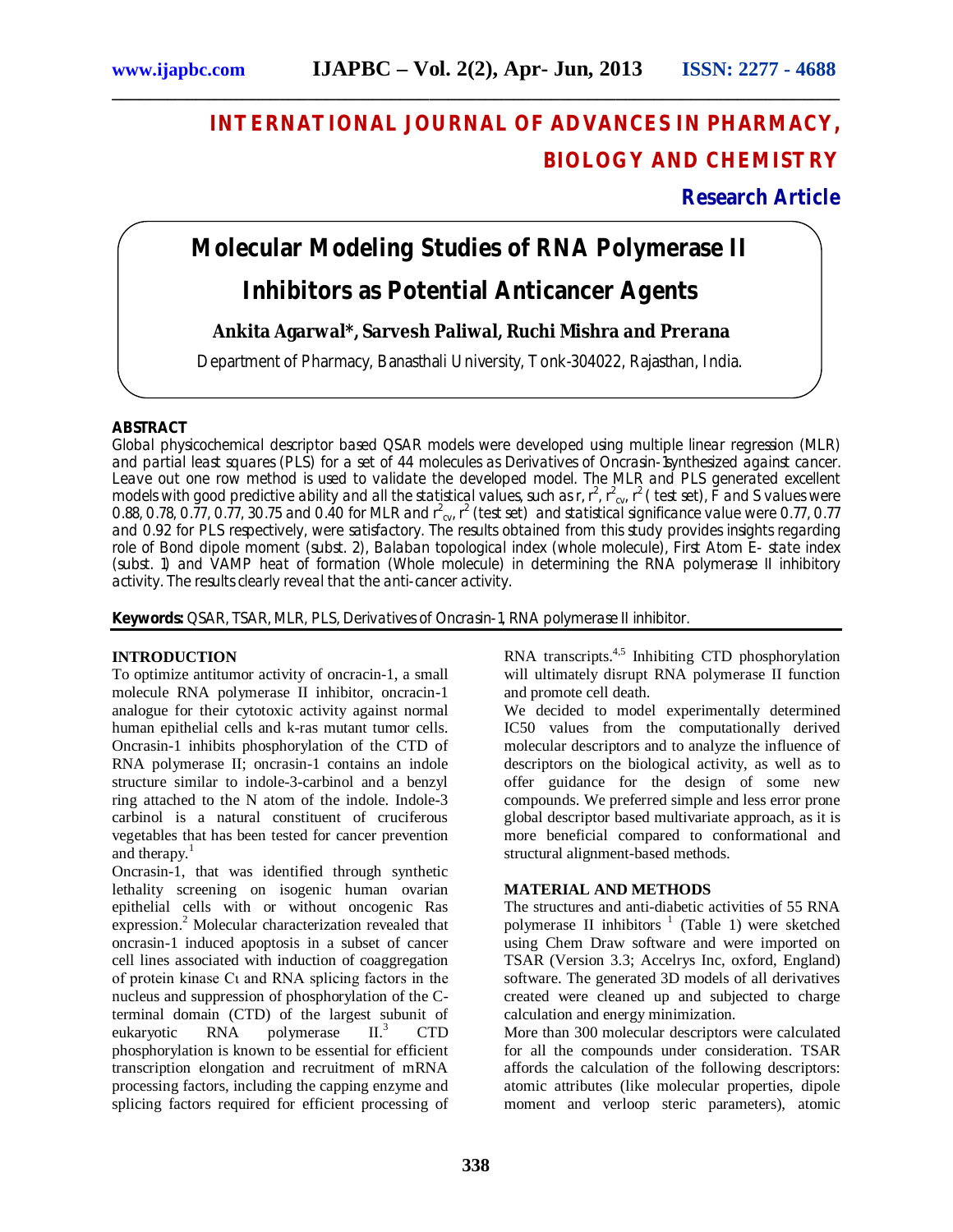indices (like shape, connectivity and topological indices) and Vamp electrostatic properties (total energy, HOMO, LUMO, heat of formation, etc). <sup>6</sup> To reduce data redundancy, pairwise correlation analysis was carried out.<sup>7</sup> Among the highly intercorrelated descriptors the one that had high correlation with biological activity was kept and other was discarded. This process was repeated number of times and finally five descriptors were retrieved that were highly correlated with biological activity and were not having intercorrelation among each other.

To develop QSAR models, stepwise MLR analysis with leave-one-out  $(LOO)^8$  cross-validation was applied to the training set. The molecules of the series were divided randomly into training set (41 molecules) and test set (14 molecules) with descriptors retrived by data reduction. Training set was used to build linear models so that an accurate relationship could be found between structure and biological activity. <sup>9</sup> The test set of eight molecules was not used to develop the regression model but

served to check the predictive power of the developed model. In addition to MLR, partial least squares  $(PLS)^{10}$  analysis was also performed to check the predictive ability and robustness of the developed model.

#### **RESULT AND DISCUSSION**

Multiple linear regression (MLR) and partial least squares (PLS) were used to derive the QSAR equations. The statistically significant model was constructed from the training set by using 4 parameters.

In order to improve the predictivity of the model, 7 potential outliers namely 26, 39, 45, 53, 54, 58 and 59 (which exhibited high residual value and were two far away from regression line) were identified and deleted.

The final regression equation obtained from MLR analysis (final 34 molecules in training set) after deleting the outliers is represented as equation 1

#### $Y = 0.179 \times X1 - 4.649 \times X2 - 0.406 \times X3 + 0.005 \times X4 + 8.048$  –Equation 1

**\_\_\_\_\_\_\_\_\_\_\_\_\_\_\_\_\_\_\_\_\_\_\_\_\_\_\_\_\_\_\_\_\_\_\_\_\_\_\_\_\_\_\_\_\_\_\_\_\_\_\_\_\_\_\_\_\_\_\_\_\_\_\_\_\_\_\_\_\_\_\_\_\_\_\_\_\_\_**

Where, X1 is Bond dipole moment (subst. 2), and X2 is Balaban topological index (whole molecule), X3 is First Atom E- state index (subst. 1) X4 is VAMP heat of formation (Whole molecule).

This best model was selected on the basis of various statistical parameters such as coefficient of determination ( $r^2$ ), predictive power of model ( $r^2$ <sub>cv</sub> )standard deviation (SD), sequential Fisher test (F) and test for statistical significance (t). The value of  $r^2$ should always be greater than 0.6 (a good model should have an  $r^2 > 0.9$ ) and the value of  $r^2_{\text{cv}}$  could fall into three categories  $11$ :

•  $r^2_{\rm cv}$  > 0.6: The model is fairly good.

•  $0.4 < r^2_{\text{cv}} < 0.6$ : The model is questionable.

•  $r_{cv}^2$  < 0.4: The model is poor.

 $r = 0.88$ ,  $r^2 = 0.78$ ,  $r^2_{\text{cv}} = 0.77$ ,  $\overline{F} = 30.7$ ,  $S = 0.40$ , predictive  $r^2$  for test set = 0.77

PLS analysis was also performed on the same data set to check the soundness of the MLR model. The resulted  $r^2_{\text{cv}}$  value of 0.77 clearly demonstrates the high predictive ability of the developed PLS model (equation 2).

#### $Y = 0.179 \times X1 - 4.649 \times X2 - 0.406 \times X3 + 0.005 \times X4 + 8.048$  –Equation 2

Where, X1 is Bond dipole moment (subst. 2), and X2 is Balaban topological index (whole molecule), X3 is First Atom E- state index (subst. 1) X4 is VAMP heat of formation (Whole molecule).

 $n = 14$ , Statistical significance = 0.92,  $r_{cv}^2 = 0.77$ , Predictive  $r^2$  for test set = 0.77

Since for a well defined problem, both MLR and PLS should generate comparable results  $^{12}$ , the  $r^2_{\text{cv}}$  values of MLR and the PLS models were evaluated and it was found that both the models have comparable  $r_{cv}^2$ value of 0.77 and 0.77 for MLR and PLS respectively. The predictive ability of the model was also validated using the external test set of 8 compounds in context of minimum difference between the actual and predicted biological activity values of MLR and PLS analysis for training and test

which is shown in table 2, 3 and their respective plots are depicted in figure 1, 2, 3, 4 and 5.

#### **Analysis of Descriptors**

Bond dipole moment (subst.2) is an electronic descriptor. It is positively correlated with the biological activity. So with increase in Bond dipole moment of molecule there will be increase in biological activity. Balaban topological index (whole molecule) is negatively correlated with the biological activity. So with decrease in Balaban topological index of molecule there will be increase in biological activity. First atom E-state index (subst. 1) is negatively correlated with the biological activity. So with decrease in First atom E-state index of molecule there will be increase in biological activity. VAMP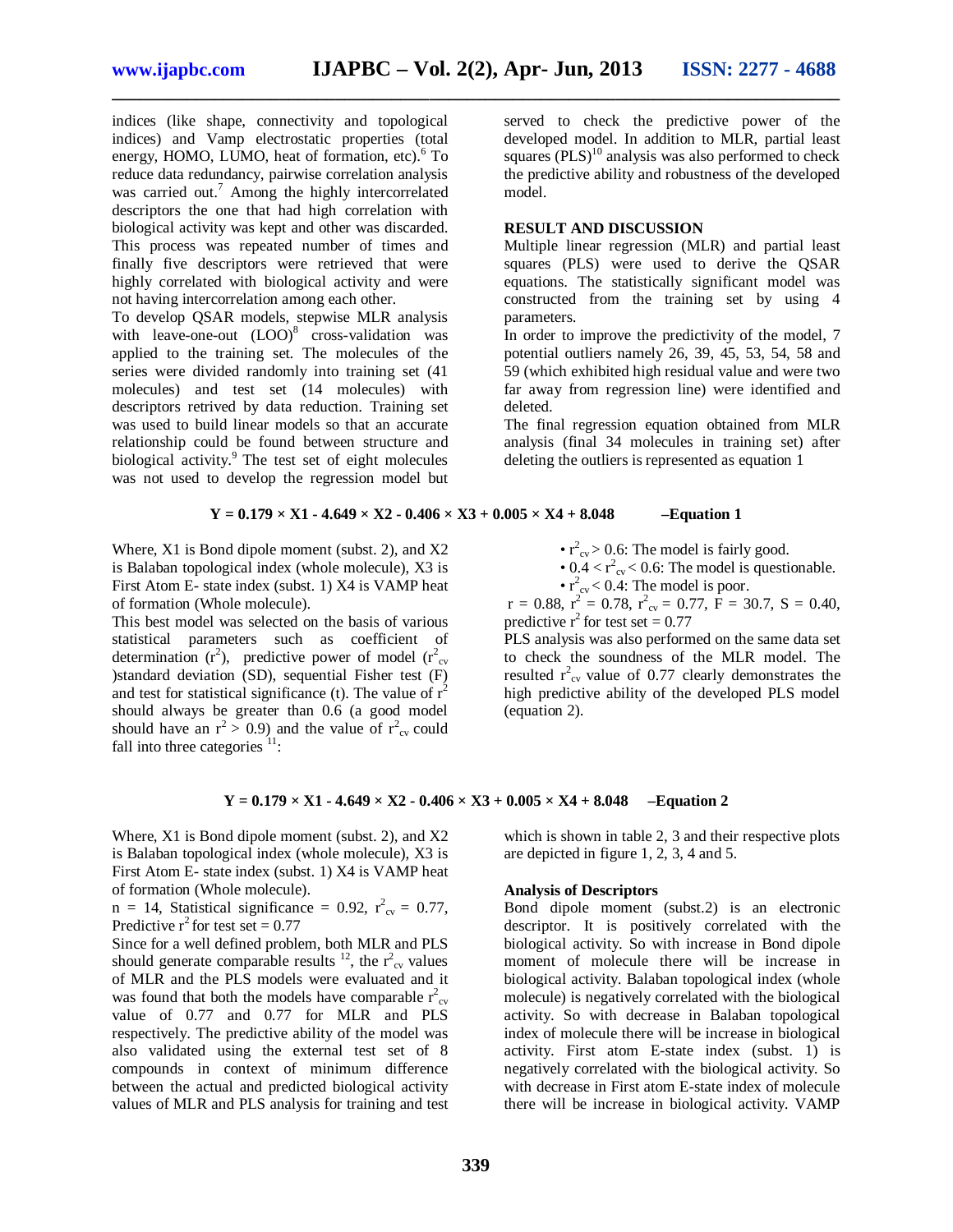heat of formation (whole molecule) is positively correlated with the biological activity. So with

increase in VAMP heat of formation of molecule there will be increase in biological activity.

#### **Table 1: Series of Oncrasin-1 derivatives along with their biological activities**

**\_\_\_\_\_\_\_\_\_\_\_\_\_\_\_\_\_\_\_\_\_\_\_\_\_\_\_\_\_\_\_\_\_\_\_\_\_\_\_\_\_\_\_\_\_\_\_\_\_\_\_\_\_\_\_\_\_\_\_\_\_\_\_\_\_\_\_\_\_\_\_\_\_\_\_\_\_\_**



| R <sub>2</sub>    |                    |                          |                          |                  |  |
|-------------------|--------------------|--------------------------|--------------------------|------------------|--|
| <b>Comp. Name</b> | $\mathbf{R}_1$     | $\mathbf{R}_2$           | $\mathbf{R}_3$           | $IC_{50}$ values |  |
| $\mathbf{1}$      | <b>CHO</b>         | $2'$ -FPh                | $\overline{a}$           | 0.1              |  |
| $\overline{c}$    | <b>CHO</b>         | $3'$ -FPh                | $\overline{a}$           | 0.031            |  |
| 3                 | <b>CHO</b>         | 3'-Cl Ph                 | $\overline{\phantom{0}}$ | 0.037            |  |
| $\overline{4}$    | <b>CHO</b>         | 3'-Br Ph                 | $\overline{\phantom{a}}$ | 0.039            |  |
| $\overline{5}$    | <b>CHO</b>         | 4'-Br Ph                 | $\overline{a}$           | 0.031            |  |
| $\overline{6}$    | <b>CHO</b>         | $3'-CF_3$ Ph             | $\overline{a}$           | 0.14             |  |
| $\overline{7}$    | <b>CHO</b>         | $4'-CF_3$ Ph             | $\overline{a}$           | 1.58             |  |
| $\overline{8}$    | <b>CHO</b>         | 3'-Me Ph                 | $\overline{a}$           | 0.039            |  |
| $\overline{9}$    | <b>CHO</b>         | 4'-Me Ph                 | $\overline{a}$           | 0.063            |  |
| 10                | <b>CHO</b>         | $3'-NO2 Ph$              | $\overline{a}$           | 0.039            |  |
| $\overline{11}$   | <b>CHO</b>         | $4'$ -NO <sub>2</sub> Ph | L.                       | 0.50             |  |
| $\overline{12}$   | <b>CHO</b>         | 2',4'-2Cl Ph             | $\overline{a}$           | $\overline{0.1}$ |  |
| 13                | <b>CHO</b>         | 3',4'-2Br Ph             | $\overline{a}$           | 0.063            |  |
| 14                | <b>CHO</b>         | Ph                       | L,                       | 0.045            |  |
| 15                | <b>CHO</b>         | $4'-Cl(CH2)2OPh$         | $\overline{a}$           | 0.045            |  |
| 16                | <b>CHO</b>         | 3'-Cl Ph                 | $5-F$                    | 0.37             |  |
| 17                | <b>CHO</b>         | 4'-Cl Ph                 | $5-F$                    | 0.29             |  |
| 18                | <b>CHO</b>         | 4'-Cl Ph                 | $6-F$                    | 0.12             |  |
| 19                | <b>CHO</b>         | 4'-Cl Ph                 | $5-Cl$                   | 0.4              |  |
| 20                | <b>CHO</b>         | 4'-Cl Ph                 | $6-Br$                   | 0.09             |  |
| 22                | <b>CHO</b>         | $CH(CH_3)_2$             |                          | 1.99             |  |
| $\overline{26}$   | COCH <sub>3</sub>  | Ph                       | $\overline{a}$           | 10               |  |
| 30                | CH <sub>2</sub> OH | Ph                       | $\overline{a}$           | 0.112            |  |
| 31                | CH <sub>2</sub> OH | $3'$ -F Ph               | $\overline{a}$           | 0.04             |  |
|                   |                    |                          |                          |                  |  |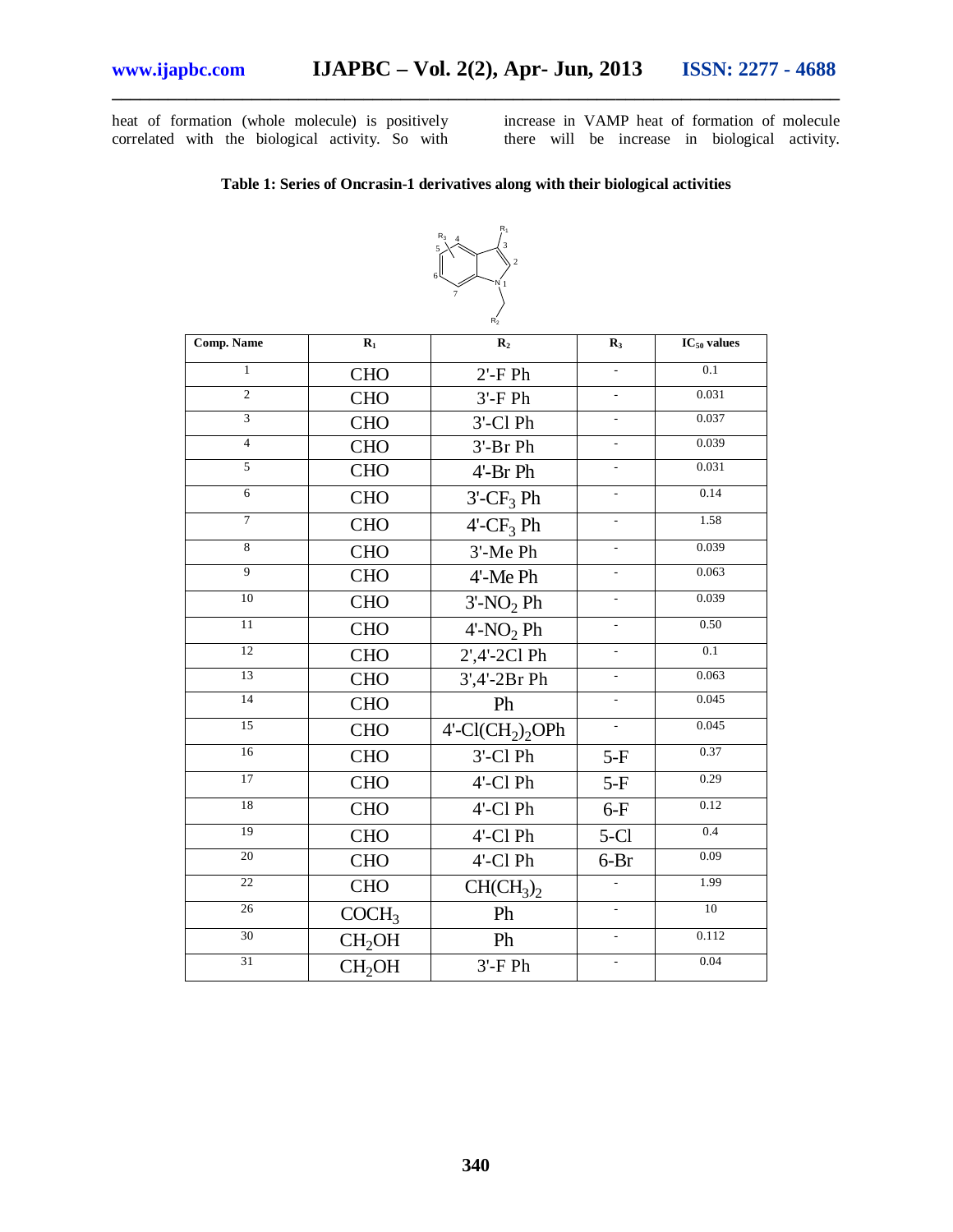| $\overline{32}$ | CH <sub>2</sub> OH                          | $4'$ -FPh                |                          | 0.118 |
|-----------------|---------------------------------------------|--------------------------|--------------------------|-------|
| 33              | CH <sub>2</sub> OH                          | $2'$ -Cl Ph              | $\overline{a}$           | 0.10  |
| 34              | CH <sub>2</sub> OH                          | $3'$ -Cl $Ph$            | $\frac{1}{2}$            | 0.019 |
| 35              | CH <sub>2</sub> OH                          | 4'-Cl Ph                 | $\overline{\phantom{a}}$ | 0.016 |
| 36              | CH <sub>2</sub> OH                          | 3'-Br Ph                 | $\overline{\phantom{a}}$ | 0.028 |
| 37              | CH <sub>2</sub> OH                          | 4'-Br Ph                 | $\overline{a}$           | 0.031 |
| 38              | CH <sub>2</sub> OH                          | $3'$ -IPh                | $\overline{\phantom{a}}$ | 0.1   |
| 39              | CH <sub>2</sub> OH                          | $3'-CF_3$ Ph             | $\mathcal{L}^{\pm}$      | 0.039 |
| 40              | CH <sub>2</sub> OH                          | $4'-CF_3$ Ph             | $\overline{a}$           | 1.25  |
| 41              | CH <sub>2</sub> OH                          | 3'-Me Ph                 | $\overline{\phantom{a}}$ | 0.031 |
| 42              | CH <sub>2</sub> OH                          | 4'-Me Ph                 | $\overline{\phantom{a}}$ | 0.031 |
| 43              | CH <sub>2</sub> OH                          | $3'$ -NO <sub>2</sub> Ph |                          | 0.039 |
| 44              | CH <sub>2</sub> OH                          | $4'$ -NO <sub>2</sub> Ph |                          | 0.079 |
| 45              | CH <sub>2</sub> OH                          | 4'-OMe Ph                | $\overline{\phantom{a}}$ | 0.079 |
| 46              | CH <sub>2</sub> OH                          | 2',4'-2Cl Ph             | $\overline{a}$           | 0.079 |
| $\overline{47}$ | CH <sub>2</sub> OH                          | 3',4'-2Cl Ph             | $\blacksquare$           | 0.031 |
| 48              | CH <sub>2</sub> OH                          | 3',4'-2Br Ph             | $\overline{\phantom{a}}$ | 0.05  |
| 49              | CH <sub>2</sub> OH                          | H                        | $5-F$                    | 16.9  |
| 50              | CH <sub>2</sub> OH                          | $3'$ -FPh                | $5-C1$                   | 0.07  |
| $\overline{51}$ | CH <sub>2</sub> OH                          | 4'-Cl Ph                 | $5-F$                    | 0.03  |
| 52              | CH <sub>2</sub> OH                          | 4'-Cl Ph                 | $6-F$                    | 0.45  |
| 53              | CH <sub>2</sub> OH                          | 4'-Cl Ph                 | $5-C1$                   | 5.75  |
| 54              | CH <sub>2</sub> OH                          | 4'-Cl Ph                 | 5-OMe                    | 1.51  |
| $\overline{55}$ | CH <sub>2</sub> OH                          | 4'-Me Ph                 | $5-F$                    | 0.01  |
| 58              | C(OH)HCH <sub>3</sub>                       | 4'-Cl Ph                 |                          | 25.1  |
| 59              | CH <sub>2</sub> OCH <sub>3</sub>            | 4'-Cl Ph                 |                          | 1.99  |
| 60              | $H_2C$ - O $C$ $H_3$                        | 4'-Cl Ph                 | $\overline{\phantom{a}}$ | 0.039 |
| 61              | $H_2C = 0$ , $\overline{N}$<br>ö            | 4'-Cl Ph                 | $\mathbb{L}$             | 0.02  |
| 64              | COOCH <sub>3</sub>                          | $4'$ -Cl $Ph$            | $\overline{\phantom{a}}$ | 31.6  |
| 65              | COOCH <sub>3</sub>                          | 4'-Br Ph                 | $\overline{\phantom{a}}$ | 5.00  |
| 67              | OCH <sub>3</sub><br>$H_2C$<br>b"<br>'N<br>H | 4'-Cl Ph                 | $\overline{\phantom{a}}$ | 0.01  |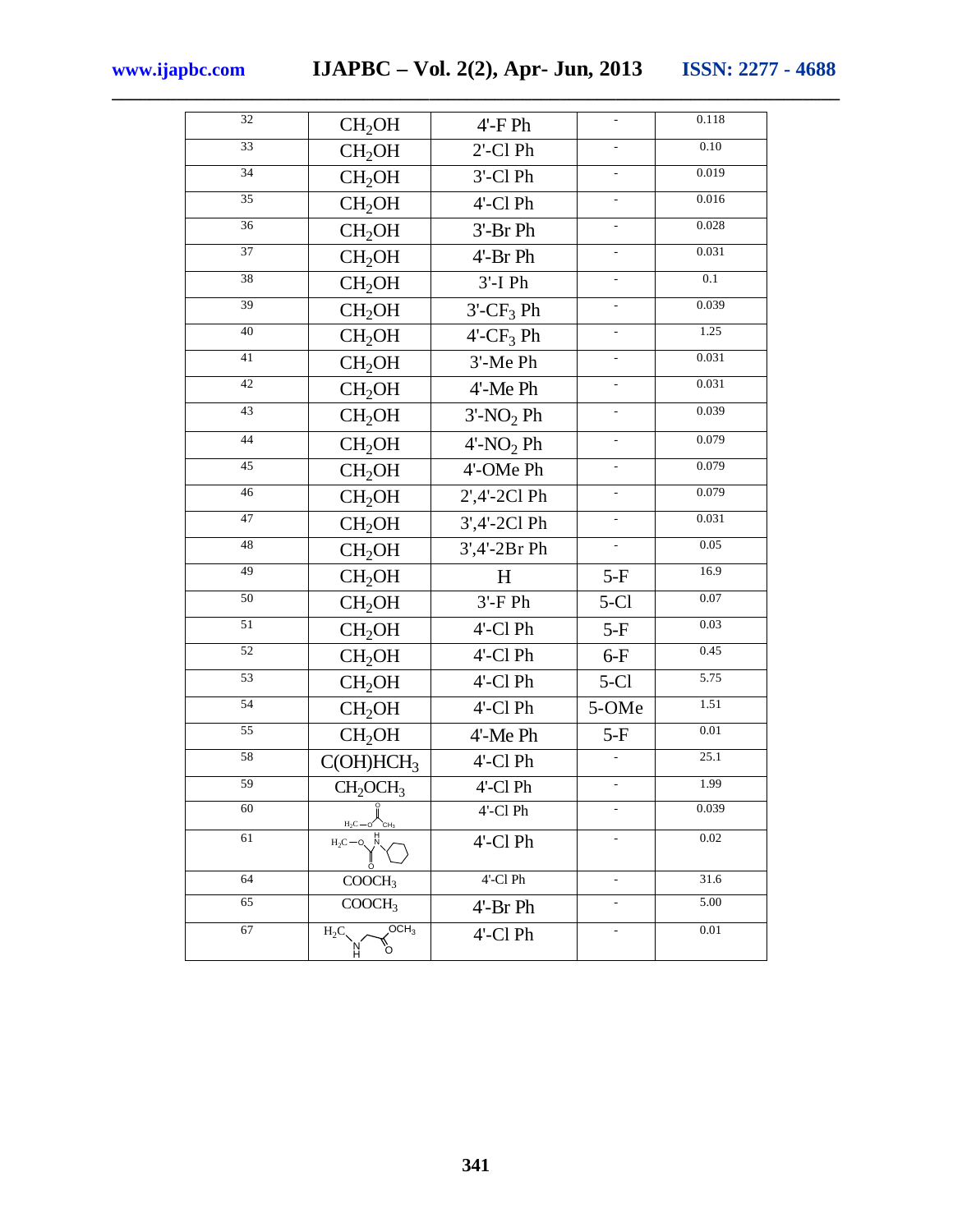| <b>Comp. Name</b>       | <b>Actual value</b> | <b>Predicted value</b> |            |
|-------------------------|---------------------|------------------------|------------|
|                         |                     | <b>MLR</b>             | <b>PLS</b> |
| $\mathbf{1}$            | $\mathbf{1}$        | 1.025                  | 1.025      |
| $\overline{\mathbf{4}}$ | 1.408               | 1.177                  | 1.177      |
| 5                       | 1.508               | 1.068                  | 1.068      |
| 6                       | 0.853               | 0.340                  | 0.340      |
| 7                       | $-0.198$            | 0.225                  | 0.225      |
| 10                      | 1.408               | 1.013                  | 1.013      |
| 11                      | 0.301               | 0.796                  | 0.796      |
| 12                      | 1                   | 0.886                  | 0.886      |
| 14                      | 1.346               | 1.267                  | 1.267      |
| 16                      | 0.431               | 0.861                  | 0.861      |
| 19                      | 0.397               | 0.890                  | 0.890      |
| 20                      | 1.045               | 0.923                  | 0.923      |
| 22                      | $-0.298$            | $-0.747$               | $-0.747$   |
| 30                      | 0.950               | 1.513                  | 1.513      |
| 31                      | 1.397               | 1.177                  | 1.177      |
| 32                      | 0.928               | 1.089                  | 1.089      |
| 33                      | 1                   | 1.447                  | 1.447      |
| 36                      | 1.552               | 1.427                  | 1.427      |
| 37                      | 1.508               | 1.358                  | 1.358      |
| 38                      | $\mathbf{1}$        | 1.519                  | 1.519      |
| 41                      | 1.508               | 1.490                  | 1.490      |
| 42                      | 1.508               | 1.554                  | 1.554      |
| 43                      | 1.408               | 1.293                  | 1.293      |
| 44                      | 1.102               | 1.044                  | 1.044      |
| 48                      | 1.301               | 1.231                  | 1.231      |
| 49                      | $-1.228$            | $-0.403$               | $-0.403$   |
| 50                      | 1.154               | 1.084                  | 1.084      |
| 51                      | 1.522               | 1.012                  | 1.012      |
| 55                      | $\overline{2}$      | 1.328                  | 1.328      |
| 60                      | 1.408               | 0.904                  | 0.904      |
| 61                      | 1.698               | 2.096                  | 2.096      |
| 64                      | $-1.499$            | $-1.123$               | $-1.123$   |
| 65                      | $-0.698$            | $-1.002$               | $-1.002$   |
| 67                      | $\mathbf{1}$        | 0.955                  | 0.955      |

### **\_\_\_\_\_\_\_\_\_\_\_\_\_\_\_\_\_\_\_\_\_\_\_\_\_\_\_\_\_\_\_\_\_\_\_\_\_\_\_\_\_\_\_\_\_\_\_\_\_\_\_\_\_\_\_\_\_\_\_\_\_\_\_\_\_\_\_\_\_\_\_\_\_\_\_\_\_\_ Table 2: Actual and predicted activity of Training set obtained by MLR and PLS analysis**

**Table 3: Actual and predicted activity of Test set obtained by MLR and PLS analysis**

| Comp. Name     | <b>Actual value</b> |            | Predicted value |  |  |
|----------------|---------------------|------------|-----------------|--|--|
|                |                     | <b>MLR</b> | <b>PLS</b>      |  |  |
| $\overline{2}$ | 1.508               | 1.630      | 1.630           |  |  |
| 3              | 1.431               | 1.087      | 1.087           |  |  |
| 8              | 1.408               | 1.197      | 1.197           |  |  |
| 9              | 1.200               | 1.262      | 1.262           |  |  |
| 13             | 1.200               | 1.039      | 1.039           |  |  |
| 15             | 1.346               | 1.149      | 1.149           |  |  |
| 17             | 0.537               | 0.761      | 0.761           |  |  |
| 18             | 0.920               | 0.911      | 0.911           |  |  |
| 34             | 1.721               | 1.811      | 1.811           |  |  |
| 35             | 1.795               | 1.638      | 1.638           |  |  |
| 40             | $-0.096$            | 0.503      | 0.503           |  |  |
| 46             | 1.102               | 1.137      | 1.137           |  |  |
| 47             | 1.508               | 1.423      | 1.423           |  |  |
| 52             | 0.346               | 0.960      | 0.960           |  |  |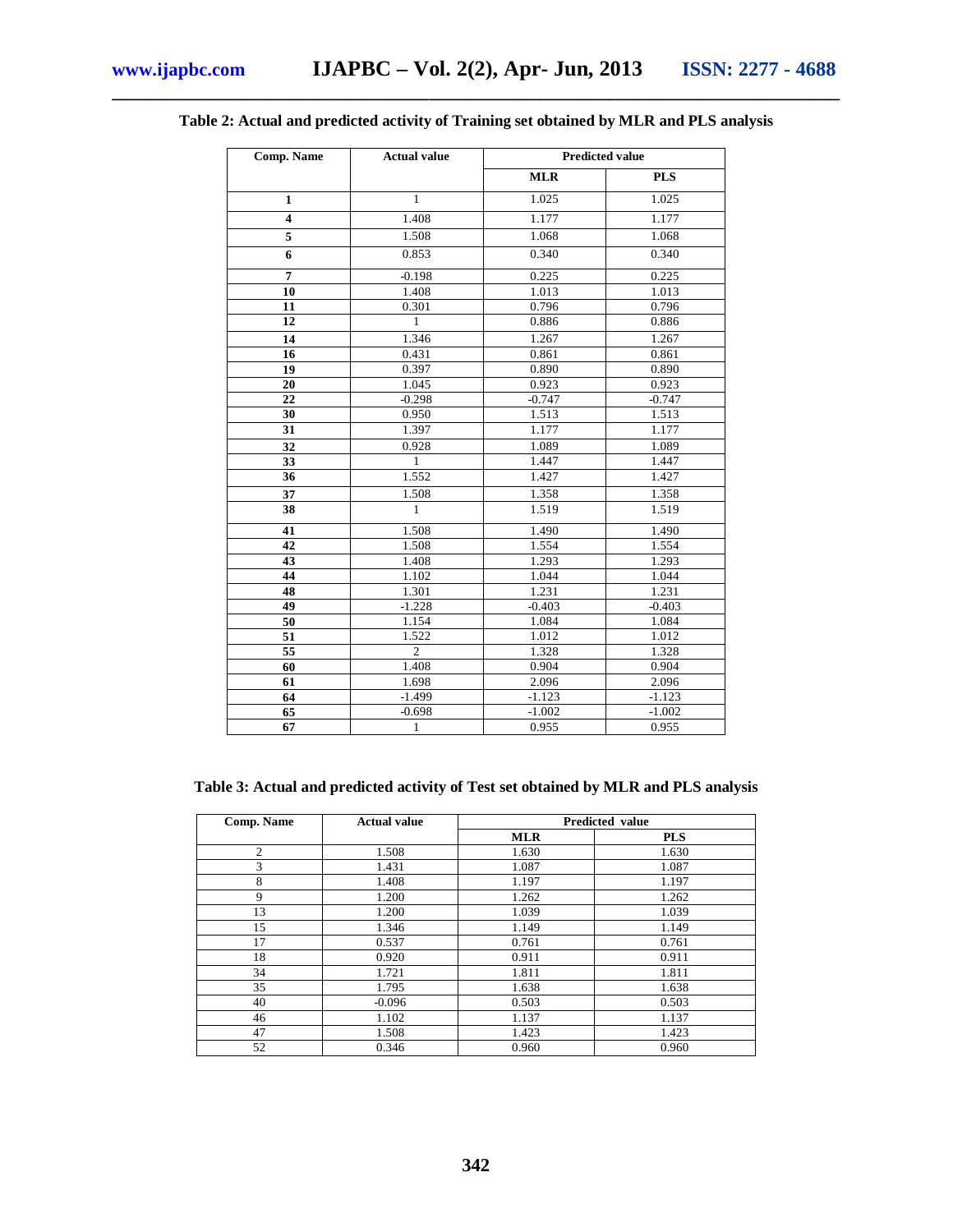**\_\_\_\_\_\_\_\_\_\_\_\_\_\_\_\_\_\_\_\_\_\_\_\_\_\_\_\_\_\_\_\_\_\_\_\_\_\_\_\_\_\_\_\_\_\_\_\_\_\_\_\_\_\_\_\_\_\_\_\_\_\_\_\_\_\_\_\_\_\_\_\_\_\_\_\_\_\_**







**Fig. 3: Actual vs. predicted activity for the training set of compounds derived from PLS analysis**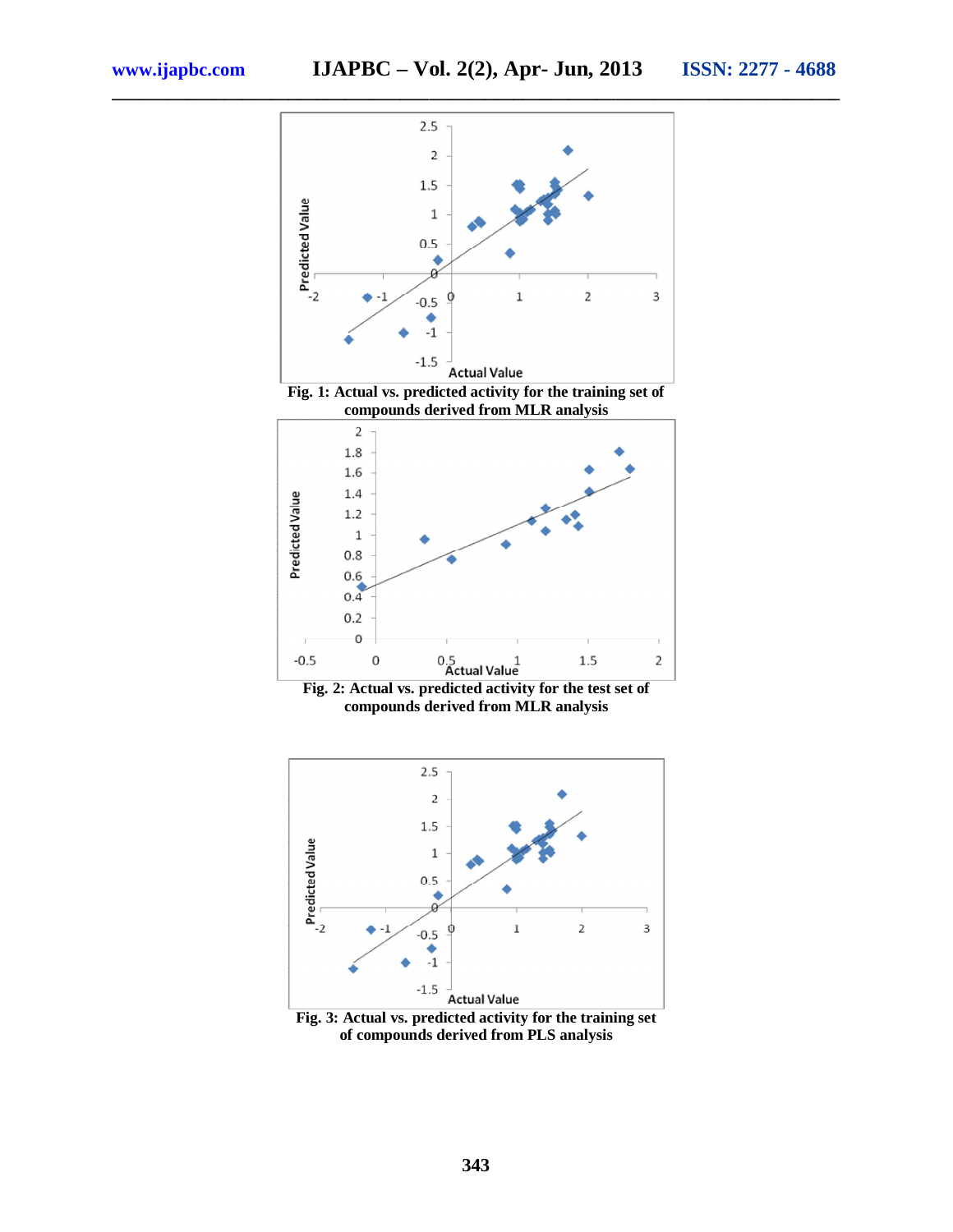

**Fig. 5: Graph showing comparison between actual (blue) and predicted activity for the test set of compounds derived from MLR (red) and PLS (green) analysis** 

#### **CONCLUSION**

On the basis of present study, it can be concluded that the physicochemical descriptors have sufficient reliability to relate the biological activity of Derivatives of Oncrasin-1synthesized with their structural features. A highly predictive QSAR model has been obtained using the MLR. It was validated using external test set of 14 compounds and PLS to all molecules. Based on the thorough analysis of the experimental data of the target property, this computational approach will help to add up new molecules as anti diabetic agents and to combat with existing problems of this class. The findings of present study will certainly aid in the design of more potent anti cancer agents with improved activity and reduced mechanism based side effects of traditional anti cancer agents.

#### **ACKNOWLEDGEMENT**

Computational resources were provided by Banasthali University, and the authors thank the Vice Chancellor, for extending all the necessary facilities.

#### **REFERENCES**

- 1. Shuhong Wu, Li Wang, Wei Guo, Xiaoying Liu and Jinsong Liu. Analogues and Derivatives of Oncrasin-1, a Novel Inhibitor of the C-Terminal Domain of RNA polymerase II and Their Antitumor Activities. Journal of medicinal chemistry. 2011;28(54):2668-79.
- 2. Guo W, Wu S, Liu J and Fang B. Identification of a small molecule with synthetic lethality for K-ras and protein kinase C iota. Cancer Res. 2008;68:7403– 7408.